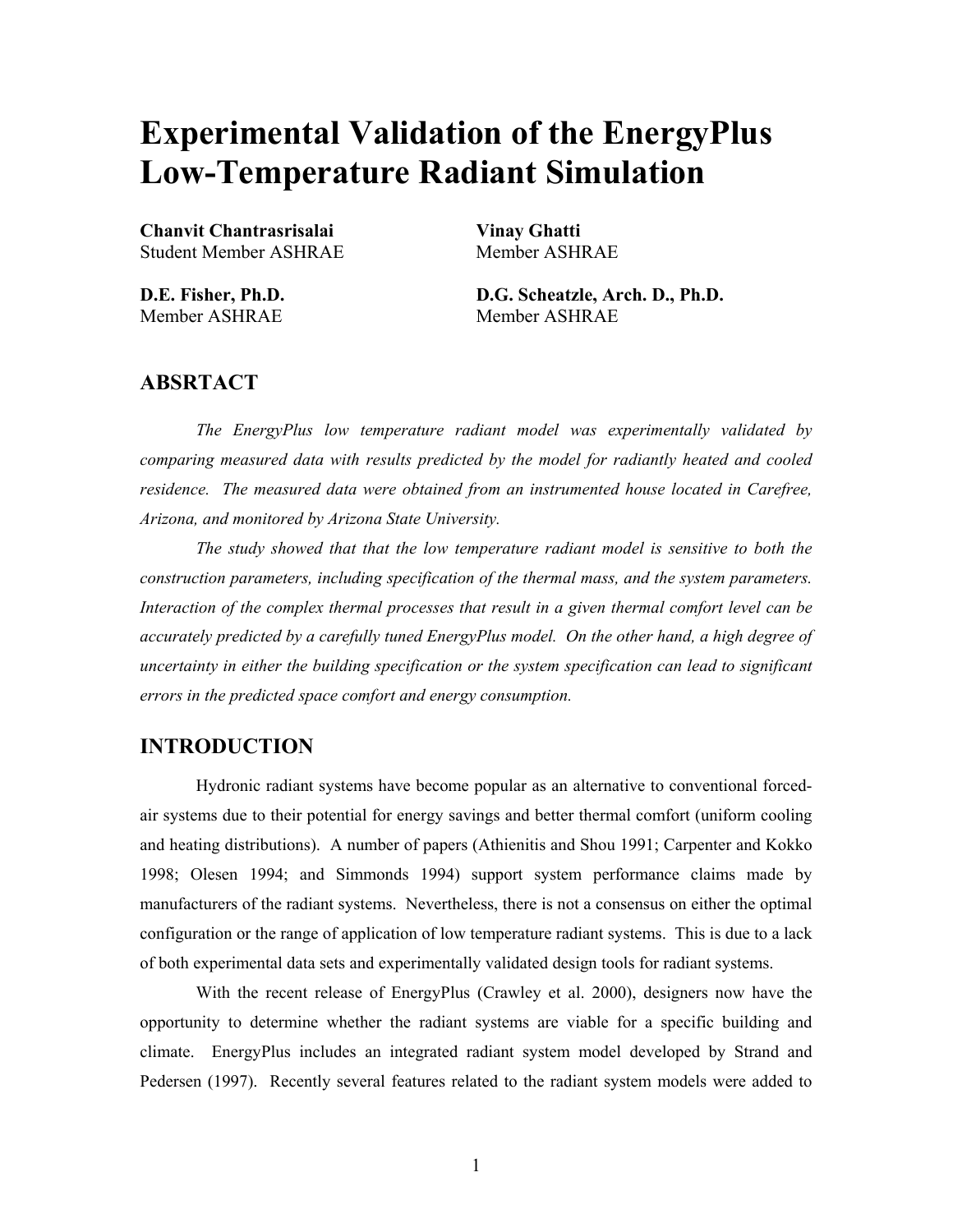EnergyPlus. These features include enhancements to allow more than one radiant surface in each zone, improved control algorithms for radiant systems, and coupling of radiant system to the condenser loop.

In order to use the radiant system model in EnergyPlus with confidence, some sort of validation of the EnergyPlus radiant model is essential. In this study, the EnergyPlus program was validated against existing experimental data monitored at the Carefree house (Scheatzle 2000). Essential information including measured data, weather data, house plans, and system schematics were obtained directly from the university research team who supervise, control, and monitor the space conditioning system in the house. In the following sections, the building and system descriptions of the Carefree house are first presented. Comparisons between experimental data and results predicted by EnergyPlus are then discussed. Finally, conclusions and recommendations resulting from the study are provided.

## **THE CAREFREE HOUSE**

The Carefree house is a residential building that utilizes radiant heating/cooling systems to provide indoor environmental control and thermal comfort. The house is located in Carefree, Arizona, with latitude of 33.8° N and longitude of 111.9° W. The house is a single-story building with a total floor area of approximately 2500 ft<sup>2</sup>. Figure 1 shows the floor plan of the house.

#### **Building Construction Descriptions**

The exterior walls of the Carefree house are made of 14-inch adobe blocks with 2-inch foam insulation covered with stucco on the outside as shown in Figure 2. The interior wood walls consist of two layers of gypsum board covered by the adobe plaster on both sides. The interior adobe walls are made of 14-inch adobe blocks covered with adobe plaster on both sides.

The floor is constructed of 4-inch concrete (slab-on-grade construction) covered with a 2 inch flagstone finish. The roof is constructed of metal sheeting on wood rafters with batt insulation between the rafters. A continuous vapor barrier is installed below the rafters, then 1 inch Styrofoam insulation, gypsum board, and cement plaster. Figure 3 shows a typical roof section.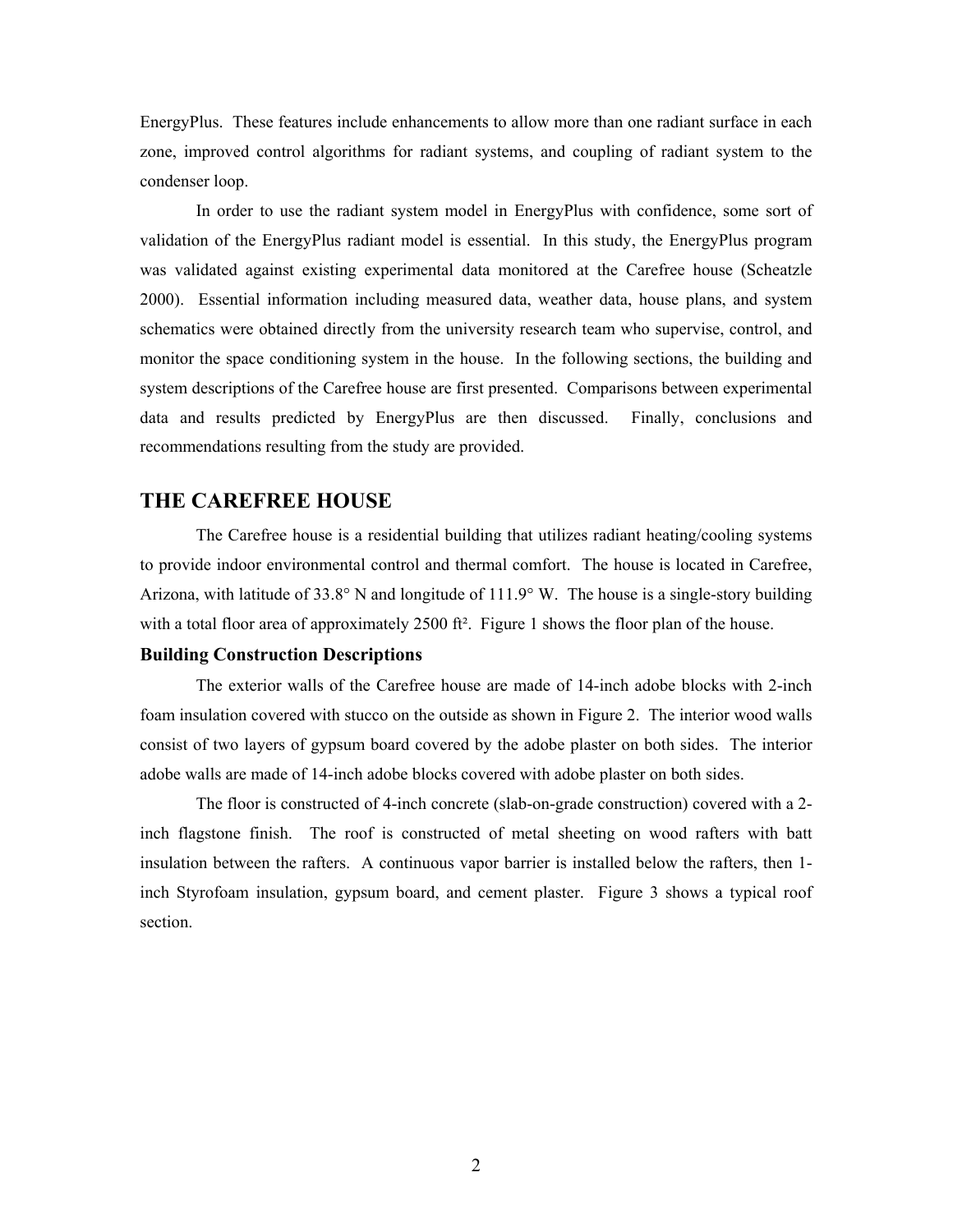

**Figure 1**  The floor plan of the Carefree house, (Scheatzle 2000)

#### **System Descriptions**

To condition the house, a hydronic radiant heating/cooling system is used. The radiant ceiling system is used to cool the house during the summer while the radiant floor system is used to provide heat during the winter. Figure 4 shows a schematic of the hydronic radiant heating/cooling system installed in the house. As shown, a ground-source heat pump and water storage tank are used to provide and store chilled and heated water for the hydronic radiant system.

The radiant floor system consists of 3/8-inch diameter rubber tubing on 9-inch centers. The tubes are embedded in the concrete slab of the floor construction. The radiant ceiling system consists of 1/8-inch diameter capillary tubes on  $\frac{1}{2}$  inch centers. The tubes are embedded between the dry wall and the cement plaster of the roof construction as shown in Figure 3.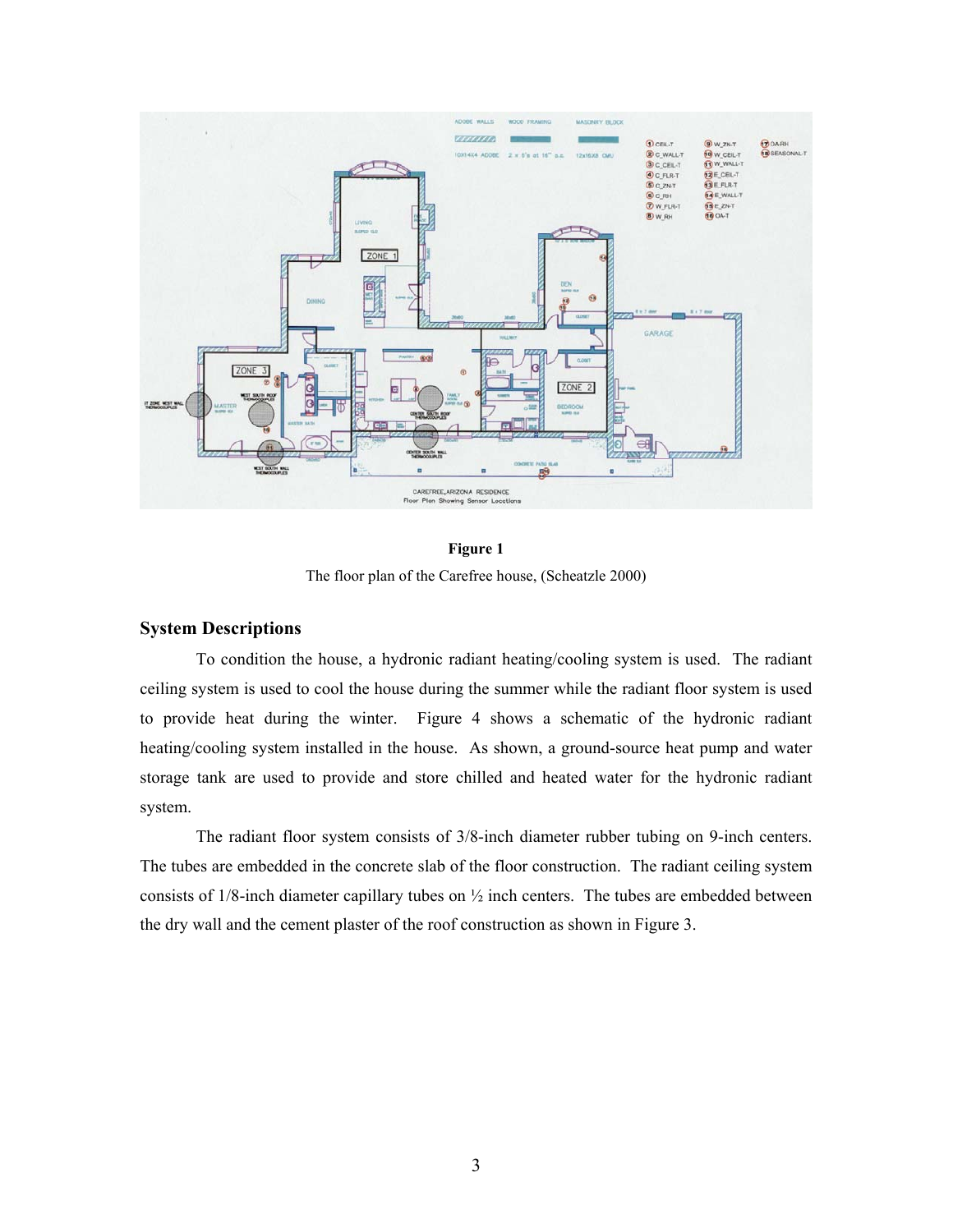

**Typical Wall Section** 



The Exterior Wall Construction (Scheatzle 2000)



**Figure 3**  The Roof Construction with Embedded Radiant Panels (Scheatzle 2000)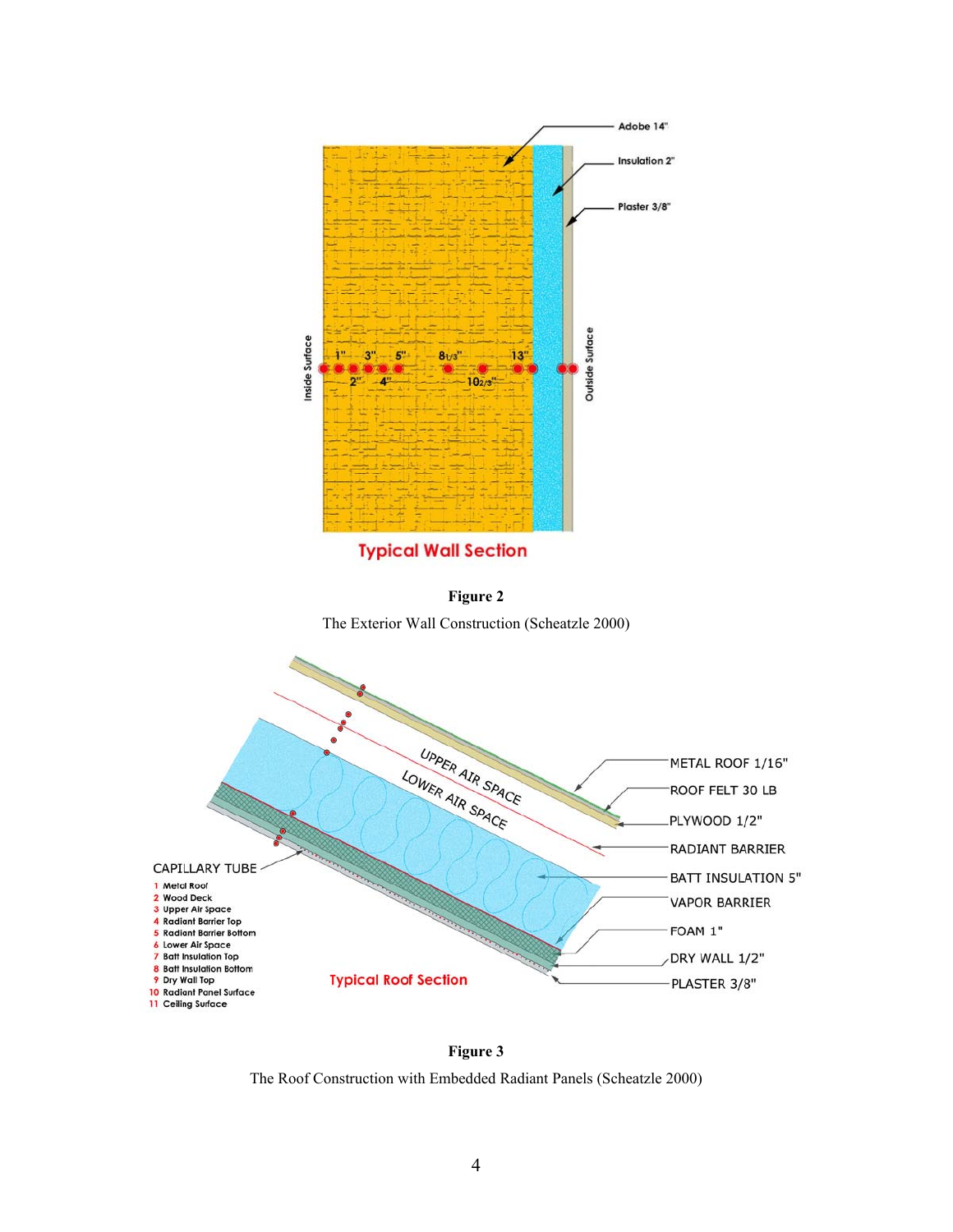

**Figure 4** 

The Schematic Diagram of Hydronic Radiant Cooling/Heating Systems (Scheatzle 2000)

## **MODELING OF THE CAREFREE HOUSE**

A baseline model of the building and systems was developed by Arizona State University researchers. The simulation results shown in the following sections illustrate how the baseline model was "tuned" to the experimental data. The tuning procedure represents a simple, manual "parameter estimation" exercise that results in excellent agreement between the measured and predicted data. The results illustrate the ability of the EnergyPlus models to realistically simulate low temperature radiant systems. As shown in Figure 1, the house was divided into three thermal zones: a central zone (Zone 1), an east zone (Zone 2), and a west zone (Zone 3). In this study, only the west zone, which includes the master bedroom, bathroom, and closet, was simulated. Construction details of the west zone were modeled as shown in Table 1. The material layers are listed from outside to inside. The thermal and physical properties used in the simulation are also given in the table.

On the system side, only the radiant ceiling (cooling) system was investigated in this study. In order to assess the radiant system model, the water loop connecting the ground source heat pump and the storage tank with the radiant system was simulated by scheduling the flow rate and temperature of the chilled water supplied to the radiant ceiling system for the west zone. The radiant cooling system of the west zone was modeled as five radiant ceiling panels. Thus, the total energy consumption of the west zone is the sum of the energy consumed by these five radiant panels.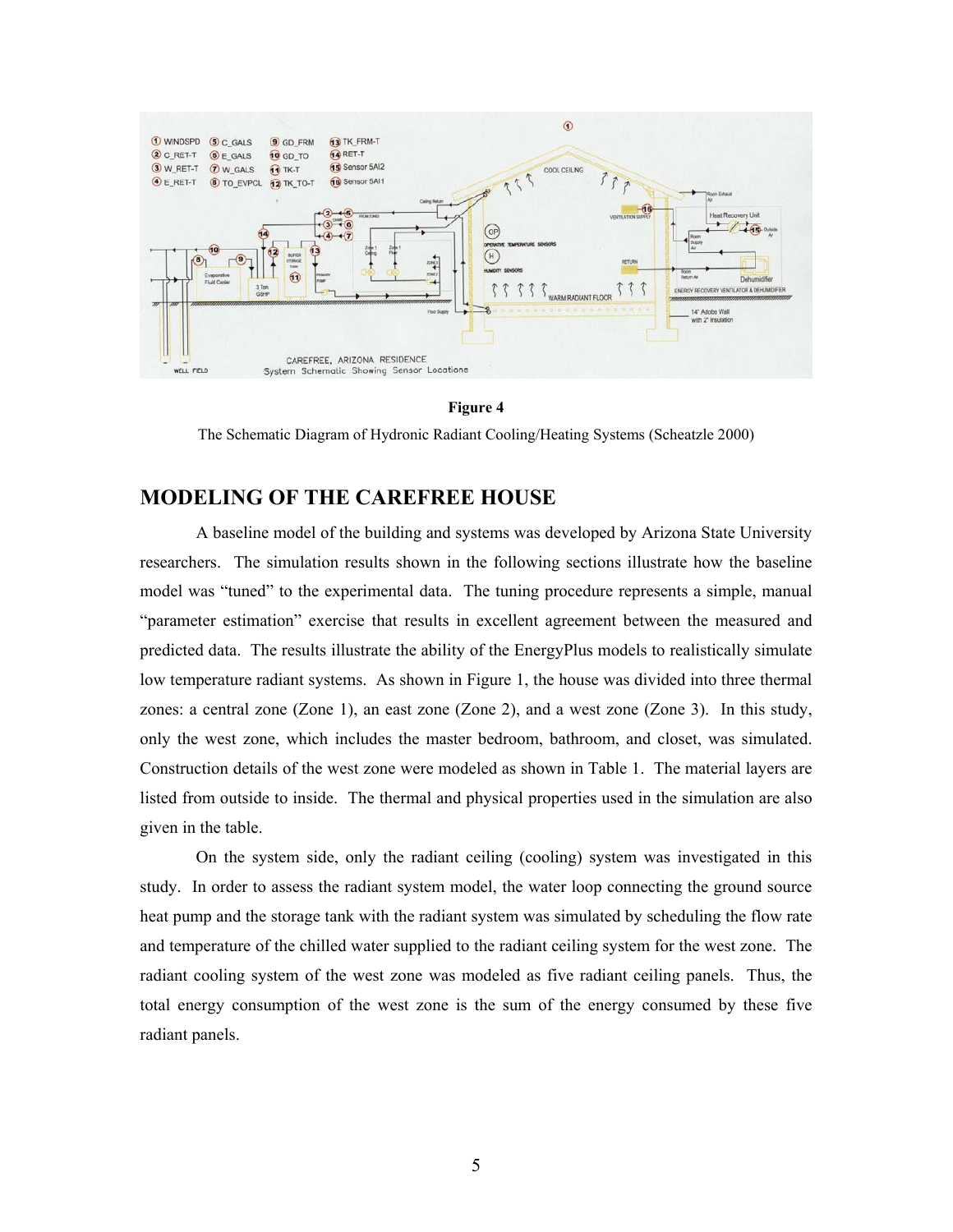#### **TABLE 1**

| <b>Type of</b><br>Construction      | <b>Description of Layers</b><br>(from Outside to Inside | <b>Thickness</b>         | <b>Thermal</b><br>Conductivity | <b>Density</b>           | <b>Specific Heat</b> | Thermal<br>Resistance    |
|-------------------------------------|---------------------------------------------------------|--------------------------|--------------------------------|--------------------------|----------------------|--------------------------|
|                                     | Surfaces)                                               | M                        | W/mK                           | kg/m <sup>3</sup>        | J/kgK                | $m^2K/W$                 |
| <b>Exterior Walls</b>               | $A1 - Stucco$                                           | 0.0254                   | 0.6918                         | 1858                     | 836.8                | $\frac{1}{2}$            |
|                                     | Adobe - Insulation                                      | 0.0506                   | 0.0206                         | 24                       | 836.8                | $\overline{\phantom{0}}$ |
|                                     | Adobe - 14inch                                          | 0.3536                   | 0.8648                         | 1922                     | 836.8                |                          |
|                                     | Adobe - Plaster                                         | 0.0125                   | 0.8648                         | 2243                     | 836.8                | $\overline{\phantom{0}}$ |
| Interior Walls -<br>Adobe           | Adobe - Plaster                                         | 0.0125                   | 0.8648                         | 2243                     | 836.8                | $\overline{\phantom{0}}$ |
|                                     | Adobe - 14inch                                          | 0.3536                   | 0.8648                         | 1922                     | 836.8                | $\overline{\phantom{0}}$ |
|                                     | Adobe - Plaster                                         | 0.0125                   | 0.8648                         | 2243                     | 836.8                |                          |
| Interior Walls -<br>Wood            | Adobe - Plaster                                         | 0.0125                   | 0.8648                         | 2243                     | 836.8                | $\overline{\phantom{0}}$ |
|                                     | E1 - Plaster or Gyp Board                               | 0.0191                   | 0.7264                         | 1602                     | 836.8                | $\overline{a}$           |
|                                     | B1 - Air Space                                          | $\overline{\phantom{a}}$ | ÷,                             | $\mathbf{r}$             | $\blacksquare$       | 0.1604                   |
|                                     | E1 - Plaster or Gyp Board                               | 0.0191                   | 0.7264                         | 1602                     | 836.8                |                          |
|                                     | Adobe - Plaster                                         | 0.0125                   | 0.8648                         | 2243                     | 836.8                |                          |
| Roofs with<br><b>Radiant Panels</b> | Metal - Galvanized Steel                                | 0.0016                   | 45.3149                        | 7833                     | 502.1                | $\overline{\phantom{0}}$ |
|                                     | E3 - Felt and Membrane                                  | 0.0095                   | 0.1903                         | 1121                     | 1673.6               | $\overline{a}$           |
|                                     | Blbd - Plywood                                          | 0.0127                   | 0.1159                         | 545                      | 1213.4               |                          |
|                                     | Roof Air Space                                          |                          |                                | $\overline{\phantom{a}}$ |                      | 0.1604                   |
|                                     | Batt Insulation - Minwool                               | 0.1558                   | 0.0432                         | 10                       | 836.8                | $\overline{a}$           |
|                                     | Poly Urethane                                           | 0.0254                   | 0.0230                         | 24                       | 1589.9               | $\overline{\phantom{0}}$ |
|                                     | E6 - Gyp Sheathing Board                                | 0.0127                   | 0.1602                         | 785                      | 836.8                | $\overline{\phantom{0}}$ |
|                                     | Radiant Surface                                         |                          |                                | $\overline{a}$           |                      |                          |
|                                     | <b>Cement Plaster</b>                                   | 0.0064                   | 0.7207                         | 1858                     | 836.8                | $\overline{\phantom{0}}$ |
| Floor                               | Dirt                                                    | 0.3048                   | 0.1730                         | 1041                     | 836.8                | $\overline{a}$           |
|                                     | C5-HW Concrete                                          | 0.1015                   | 1.7296                         | 2243                     | 836.8                | $\overline{\phantom{a}}$ |
|                                     | Flagstone                                               | 0.0509                   | 1.8019                         | 2243                     | 836.8                |                          |

Building Constructions, and Thermal and Physical Properties of Building Materials Used in Simulation

## **Results and Discussions**

When designing and/or evaluating performance of space conditioning systems, two factors are of particular concern: energy consumption and thermal comfort. For conventional space conditioning systems, the room air temperature is usually used as a standard thermal comfort parameter. For radiant space conditioning systems, however, both the room air temperature and the mean radiant temperature are important in determining occupant comfort.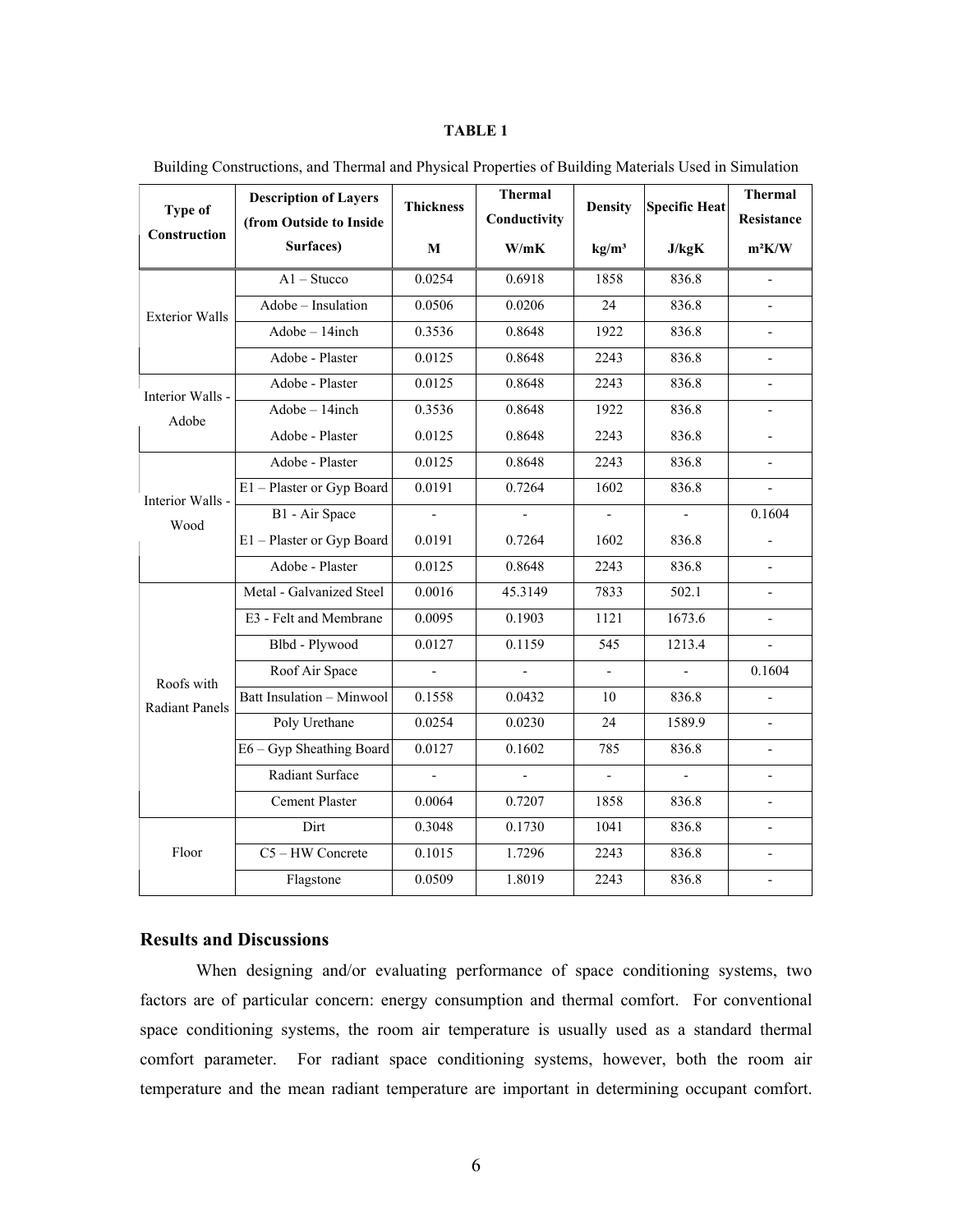The average of the mean radiant and room air temperatures is commonly known as the operative temperature. In this study, in order to validate and illustrate the performance of the EnergyPlus radiant system model, total energy consumption (per day) and operative temperature are compared against measured data.

Figure 5 shows comparisons between results predicted by EnergyPlus using the baseline input data ("Calculated #1") and the measured data. As shown, EnergyPlus did a reasonable job of predicting energy consumption but significantly under-predicted the operative temperature with the baseline model. Under-prediction of the operative temperature was primarily due to the fact that the temperature set points were specified as  $0^{\circ}$ C in the baseline model input file. However, when the input was modified by specifying the control temperature set points to the operative temperatures (one temperature schedule per day), the model accurately predicted the operative temperature but under-predicted the energy consumption as shown by the "Calculated #2" results shown in Figure 5.

The simulated zone was not completely enclosed by the heat-transfer surfaces specified in the original input data. As a result, surfaces outside of the simulated zone actually participate in the radiant exchange. This could have a significant effect on the results, depending on surface temperatures. Also, in the original file, the partitions (interior walls - wood) separating the master bedroom and bathroom and the closet and bathroom (see Figure 1) were modeled as heat-transfer surfaces. From a modeling standpoint, these partitions might be more accurately modeled as thermal storage surfaces, which participate in the radiant exchange, but do not exchange energy with the outside environment or with other thermal zones.

Changes to geometric input and surface descriptions resulted in very little change in the predicted results as shown in Figure 6. Tuning the geometric data did not eliminate underprediction of the energy consumption when the radiant system was controlled. These results indicate that EnergyPlus under-estimated the heat gains entering and/or occurring in the space. The internal heat gains specified in the input files were in fact quite low (lights were hardly turned on and equipment was rarely used). For a bedroom isolated from the rest of the house, this might be a reasonable assumption, but convective transport between the simulated space and the rest of the house would tend to raise the internal gains in the bedroom to higher than expected levels.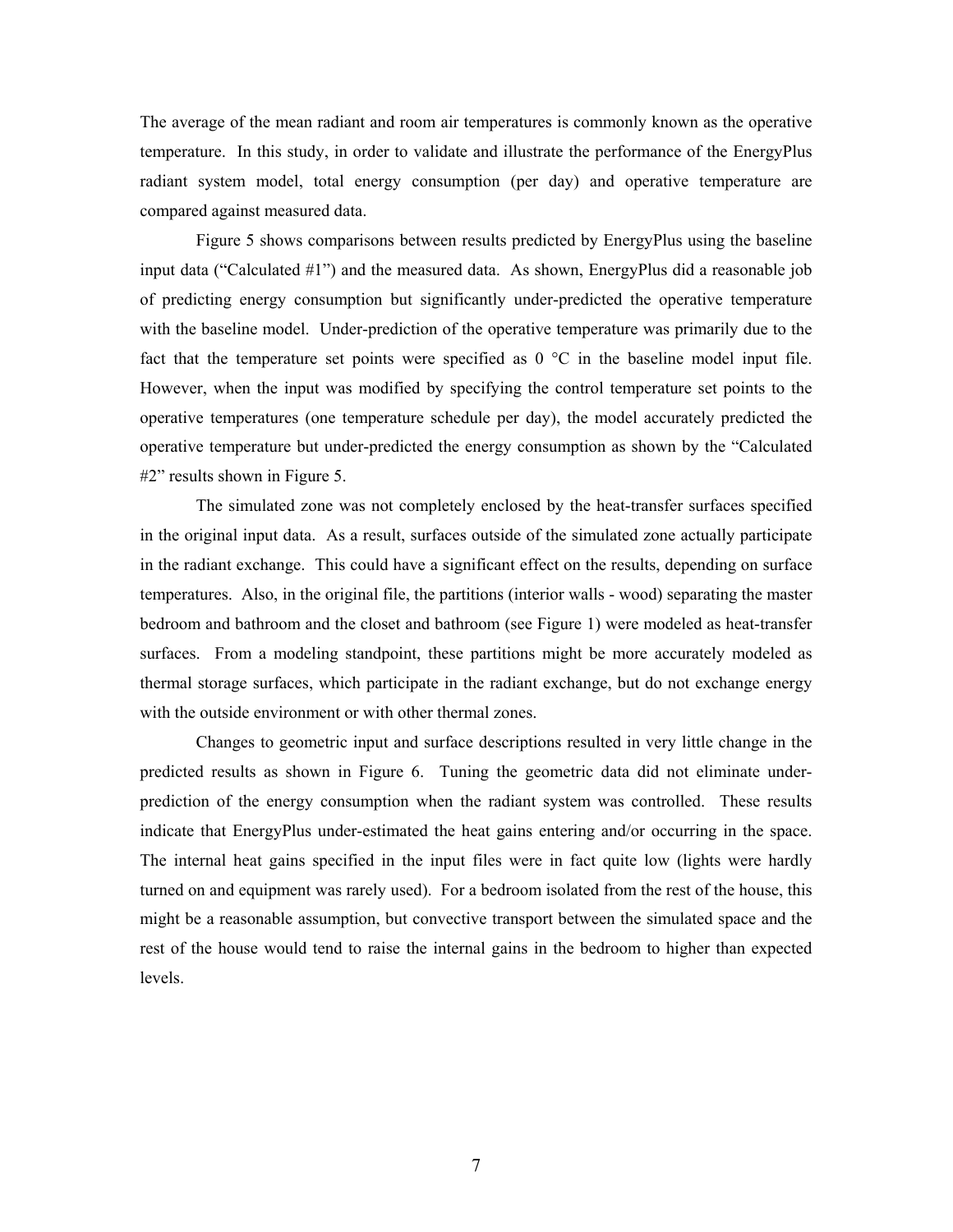#### **O perative Tem perature**



**Energy C onsum ption**





Operative Temperature and Energy Consumption Comparisons

It is expected that the upper limit of heat gains occurring in the bedroom could be represented by the averaged value of internal heat gains occurring in the house. Then, the input file was modified by specifying more appropriate schedules for the occupancy, lights, and electric equipment using the "whole-house" averages. Figure 7 shows the results predicted by the EnergyPlus using the new input file (referred to as "Calculated #4"). Although the modified input file predicted both the operative temperature and the energy consumption quite well, analysis of the calculated data indicated that the operative temperatures predicted by both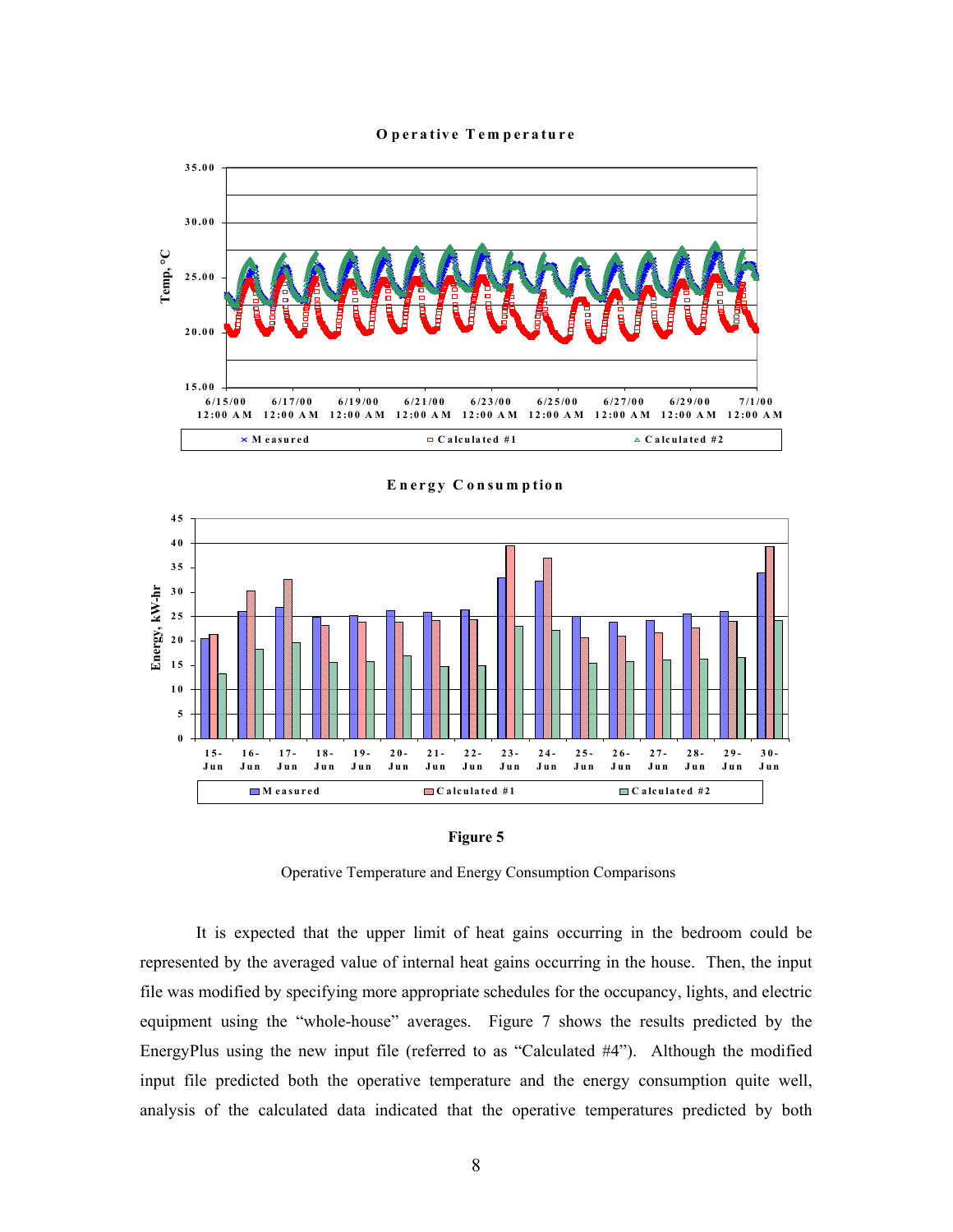"Calculated #3" and "Calculated #4" were higher than the measured data when the radiant system was not available. (The system was only available during the night for weekdays, and it was available during the afternoon and night for weekends). Over-prediction of the operative temperature during the time the space conditioning system was turned off suggests that the thermal mass of the building constructions might be under-specified in the input file.



**O perative Tem perature**



**Energy C onsum ption**

**Figure 6** 

Operative Temperature and Energy Consumption Comparisons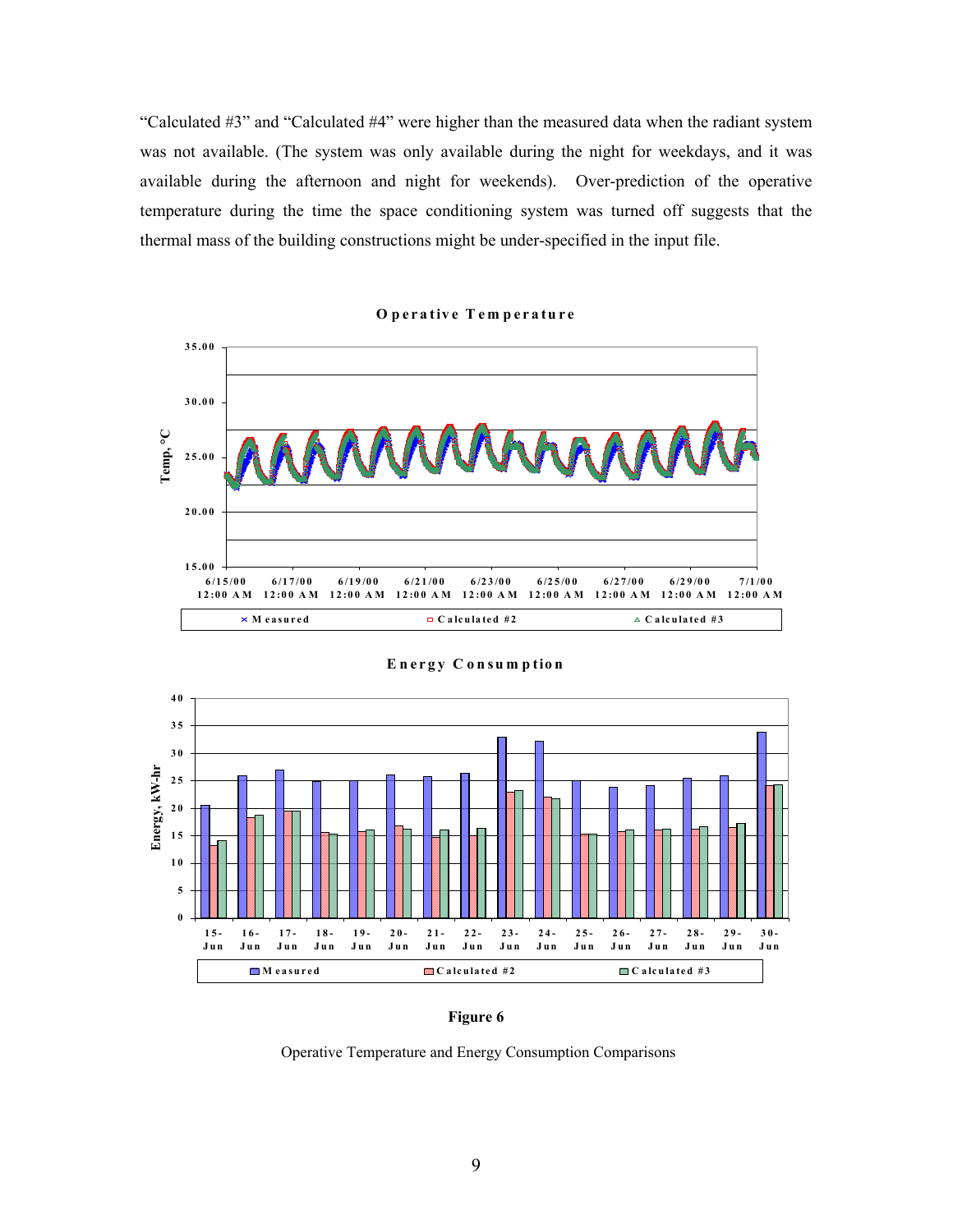**O perative T em perature**



**E nergy C onsum ption**





Operative Temperature and Energy Consumption Comparisons

The input file was modified again to specify higher thermal mass for the exterior walls and roofs. For the exterior walls, the density and specific heat of the14-inch adobe layer were changed to 2400 kg/m<sup>3</sup> and 1210 J/kg-K, respectively (see Table 1 for comparison). For the radiant roofs, the density of the batt insulation, polyurethane, and gyp sheathing board layers were also changed to 32, 40, and 1680 kg/m<sup>3</sup>, respectively. The specific heat of the gyp sheathing board was also changed to 1340 J/kg-K. It should be noted that these values are near the upper limit of a realistic range of these building material properties.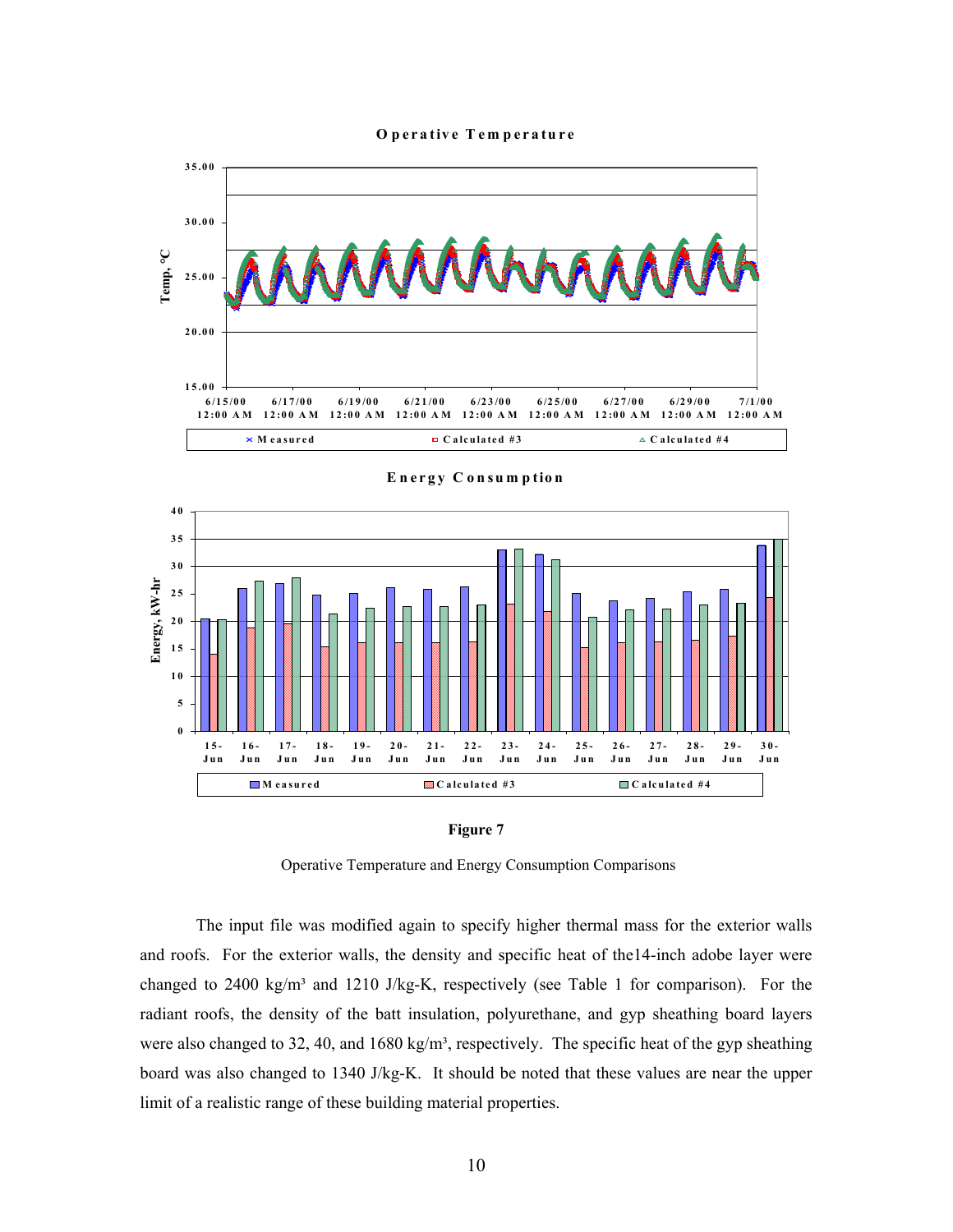The results predicted by the new file are illustrated in Figure 8. As shown, increasing thermal mass of the exterior wall and roof models resulted in good agreement between the predicted and measured operative temperatures and reasonable agreement between predicted and measured energy consumption.



#### **O perative T em perature**



**E nergy C onsum ption**



Operative Temperature and Energy Consumption Comparisons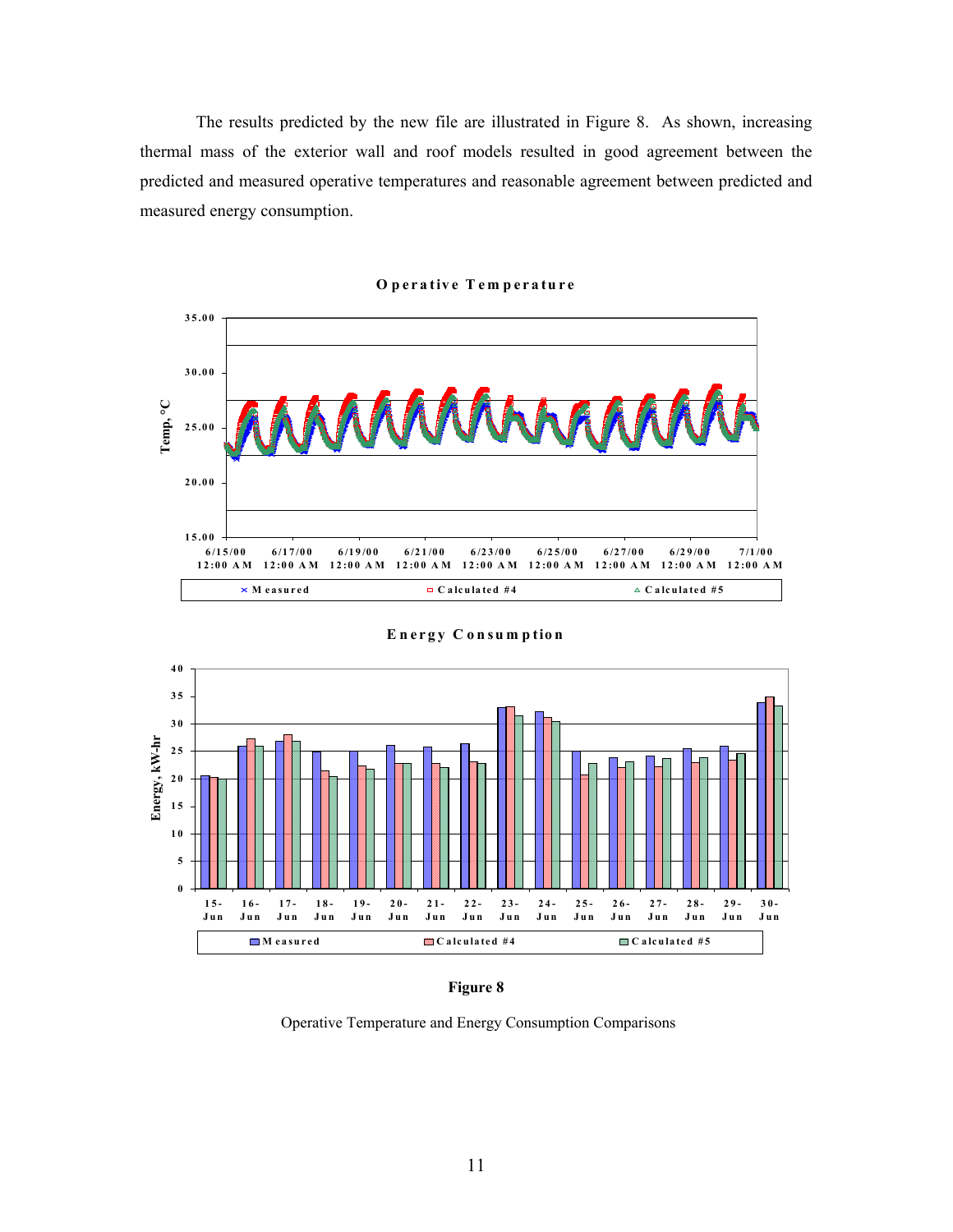## **CONCLUSIONS AND RECOMMENDATIONS**

Unlike convectional air-based systems, low temperature radiant system performance may be significantly affected by the interaction of complex thermal processes. Transient conduction through the building elements, combines with surface convection and the internal surface radiant exchange to produce a given comfort condition in the space. To accurately predict the performance of radiant systems, both the system with its associated controls and the building data must be accurately specified. This study shows that good agreements between predicted and experimental results can be achieved in the EnergyPlus low temperature radiant simulation by adjusting appropriate input parameters that can have an impact on the systems. These input parameters include:

- Scheduling of the radiant system operation.
- Specification of the radiant system set point temperatures.
- Scheduling of internal heat gains.
- Specification of building element thermal properties.

The study also shows that it is essential to compare both energy consumption and thermal comfort parameters in order to evaluate the performance of the systems correctly.

In addition to the input parameters investigated in this study, other model inputs can also have a significant effect on predicted results. These parameters include weather data, optical surface properties, infiltration, and ventilation. Further investigation of these parameters is needed. Also, the hydronic system that supplied the chilled water to the radiant ceiling was modeled by scheduling the flow rate and temperature of the water. It would be better to simulate the actual system that couples the ground source heat pump, the storage tank and the radiant system together. Finally, the west zone actually consists of three separate spaces: the master bedroom, the master bathroom and the closet (see Figure 1). It would have been more interesting to see how EnergyPlus predicted the results if the west zone were modeled as three "slave" thermal zones with the master bedroom conditions controlling the systems. This configuration more accurately reflects actual system operations.

## **ACKNOWLEDGEMENTS**

Measurement of the Carefree house data was sponsored by ASHRAE and TC 6.4 under RP-1224. Development and validation of the EnergyPlus low temperature radiant models was sponsored by the Department of Energy.